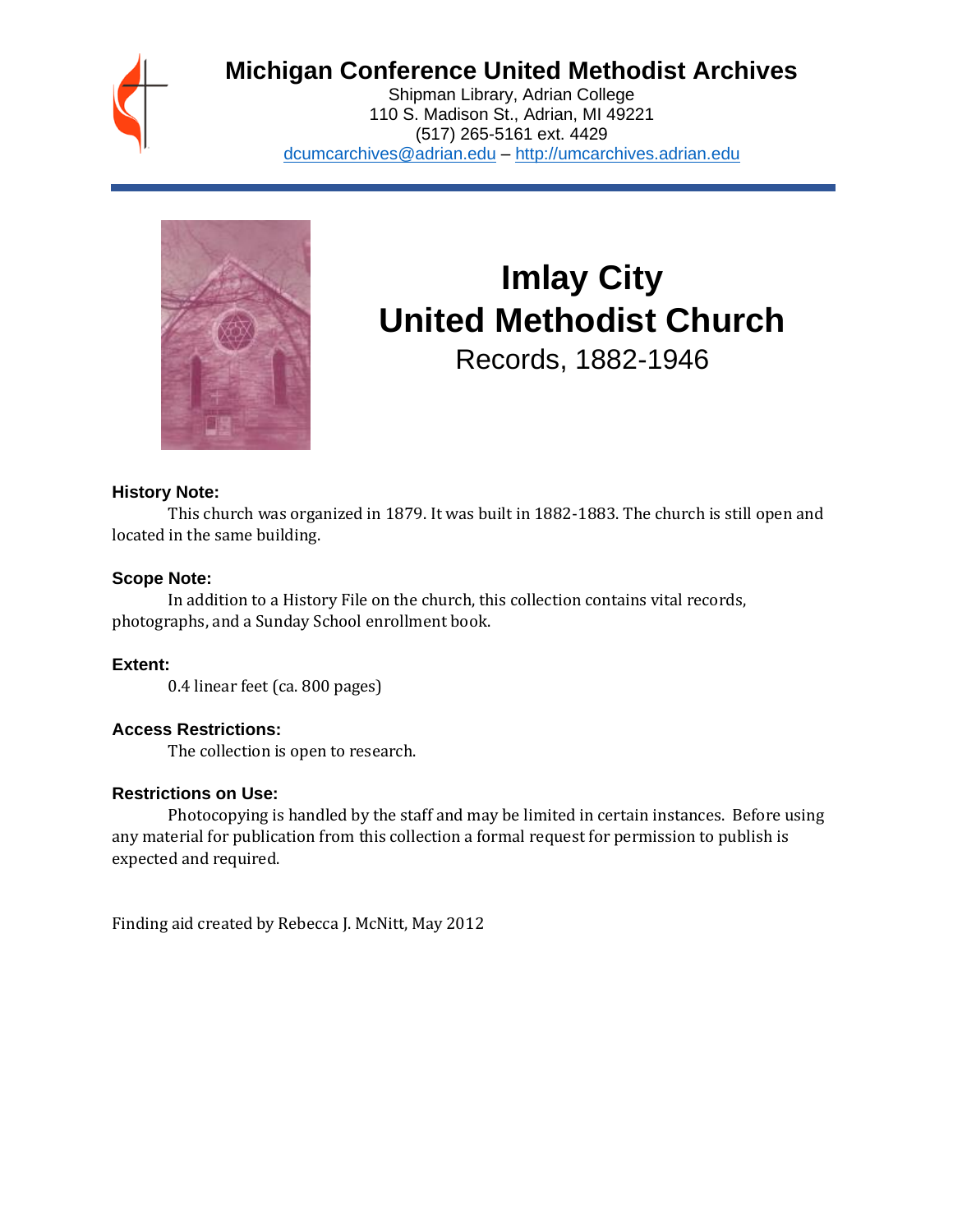#### **Appointments List**

- 1873-1874: William H. Osborne
- 1874-1875: Aaron R. Laing
- 1879-1880: Francis Berry
- 1880-1881: Philip Price
- 1881-1884: Austin Wilson
- 1884-1886: Thomas G. Huckle
- 1886-July 1888: Frederick E. York
- July 1888-September 1888: H.E. Wales
- 1888-1891: Allen P. DeLong
- 1891-1894: John G. Sparling
- 1894-1897: Benjamin F. Lewis
- 1897-1899: Francis W. Ware
- 1899-1901: Frederick Coates
- 1901-1903: Alexander M. Stirton
- 1903-1905: Donald H. Campbell
- 1905-1907: Walter H. Smith
- 1907-December 1908: John Dystant
- December 1908-September 1909: O.J. Lansing
- 1909-1911: Davis B. Magee
- 1911-1914: Samuel M. Gilchriese
- 1914-1915: James W. Mitchell
- 1915-1919: McKendree T. Seelye
- 1919-1921: John Meredith
- 1921-1922: Obie W. Trask
- 1922-1923: John J. Pacey
- 1923-1925: Andrew Wood
- 1925-1927: Herbert E. Davis
- 1927-1931: Andrew F. Niemann
- 1931-1934: Frank Hartley
- 1934-1935: Fred I. Walker
- 1935-1937: David Shugg (died during appointment)
- 1938-1941: Rexford M. Dixon
- 1941-1943: Herman A. Hudgins
- 1943-1946: Romilly H. Prouse
- 1946-1951: Floyd W. Porter
- 1951-1957: Leo H. Burch
- 1957-1959: Darrel W. Tallman
- 1959-1961: Victor L. Studaker
- 1961-1966: Sherman Lee Beird
- 1966-1972: Harvard James Warren
- September 1972-1975: H. Reginald Cattell
- 1975-1980: Lawrence C. Brooks
- 1980-1989: Donald J. Daws
- 1989-1998: James A. Govatos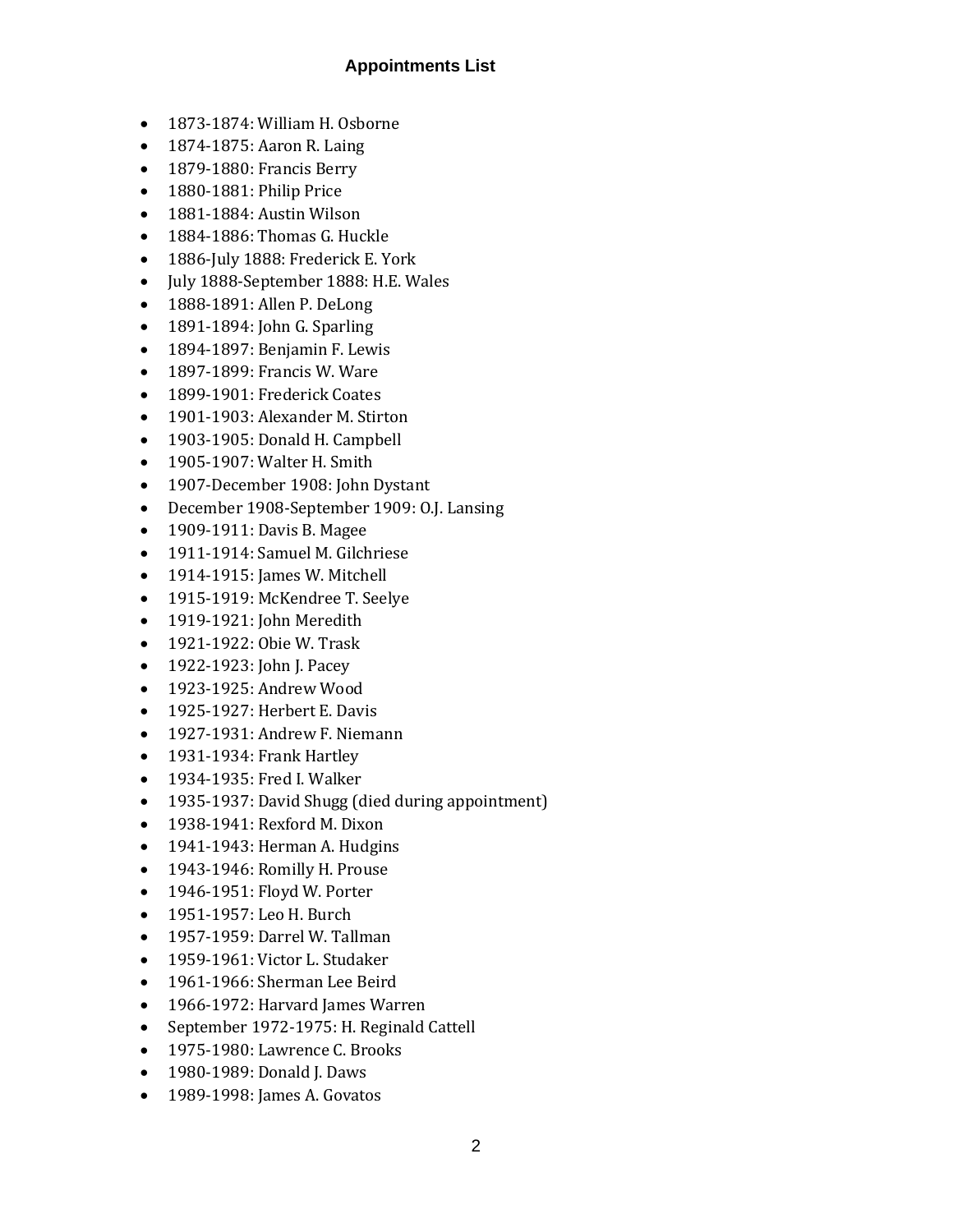### **Appointments List**

- 1998-2002: Colin P. Stover
- 2000-March 2002: Rodney L. Sanderson-Smith (Associate)
- 2001-2002: Jimmy S. Barnett & Pamela K. Barnett (Associates)
- 2002-2011: Kevin J. Harbin
- 2011-2013: Dianna L. Rees
- 2013-Present: Marcel Lamb